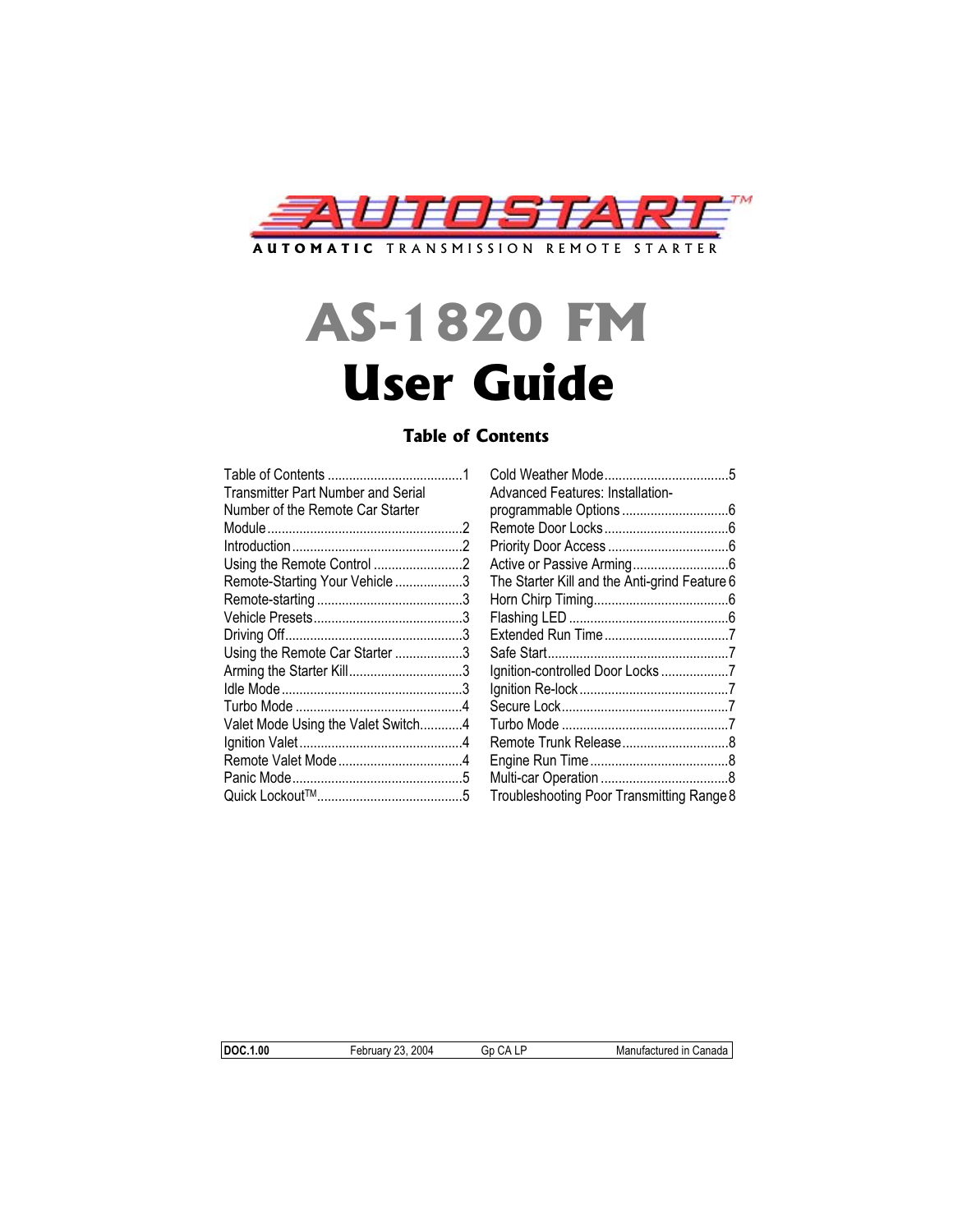# **Transmitter Part Number and Serial Number of the Remote Car Starter Module**

The following boxes contain information concerning your transmitters and Remote Car Starter. We have entered the part number of your transmitter. Should you need to order a new transmitter, you will need to provide that transmitter part number.

The second box contains the serial number of the Remote Car Starter. Please make sure that the installer has entered the serial number in that box.

| Transmitter Part Number: AS-2144 FM |  |
|-------------------------------------|--|
|-------------------------------------|--|

The installer must enter in the following boxes the serial number of the Remote Car Starter and the location of the valet switch (if it has been installed):

Serial Number of the Remote Car Starter:

Location of the Valet Switch (if installed):

# **Introduction**

This is a state-of-the-art remote car starter system. The system is packed with advanced features such as priority access to the driver's door (commodity features) and the Safe Start children safety feature. With many advanced functions, this product will satisfy any one your expectations from high-end commodity and security systems, without neglecting any standard feature commonly offered by entry-level starters.

# **Using the Remote Control**

Your Remote Car Starter is equipped with two 4-button multi-channel transmitters. It can operate two independent vehicles equipped with a Remote Car Starter (see **Multi-Car Operation** section, later in this Guide, for second-car transmitter functions).

**The functions of the transmitter are as follows:** 

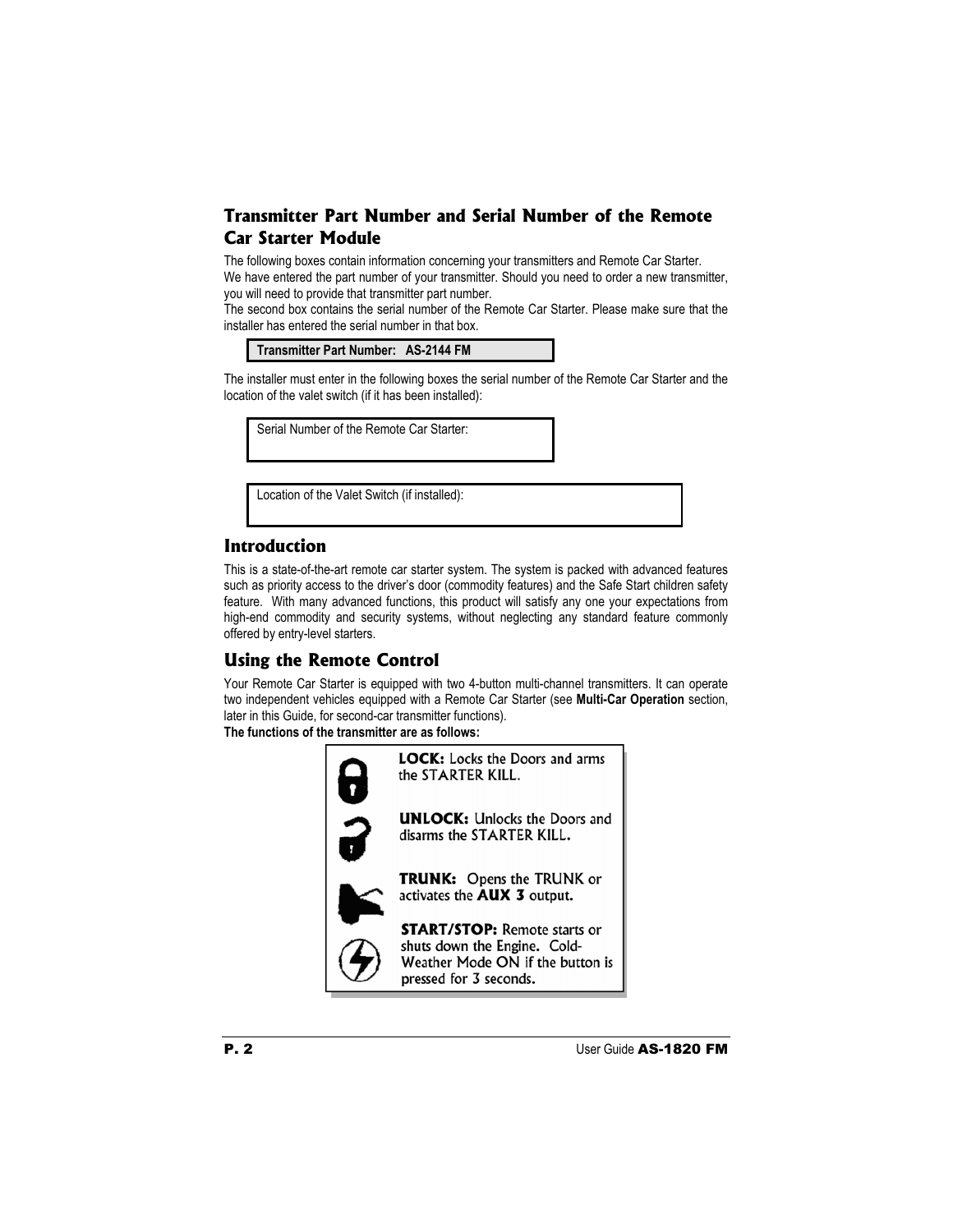# **Remote-Starting Your Vehicle**

### Remote-starting

Press the **START** button for approx. 1 second. The parking lights will come **ON** to inform you that the Remote Car Starter has received your signal. Approximately 5 seconds later, the engine will start. The parking lights will remain **ON** during the pre-programmed run time of the engine.

If the vehicle does not start at the first attempt, the system will shut down, wait a few seconds and try to start the engine again. There will be 3 start attempts before the system gives up.

### Vehicle Presets

#### **Heater & Heated Seat**

When leaving the vehicle it is recommended to preset the accessory controls in preparation for the next remote start. Settings for the blower motor (fan), front and rear, as well as heated seats (if equipped) should not be left on **HIGH**. It is recommended to leave the settings on **LOW** or **MEDIUM** instead.

#### **Windshield Wipers & Radio & Headlights**

Certain vehicles require the radio and / or windshield wiper and / or headlight circuits to become energized while running under remote start. When leaving the vehicle you must ensure that the windshield wiper and headlight switches are **OFF**. Leaving the headlight switch **ON** on certain types of vehicles could cause them to remain **ON** even after remote starter shut down, resulting in a dead battery.

# Driving Off

With the vehicle running under remote control, press the **UNLOCK** button to disarm and unlock the doors. Enter the vehicle and do the following:

- Turn the ignition key to the **IGNITION ON (RUN)** position. (**Do not turn the key** to the **CRANK** position while the engine is running. This would cause the starter motor to re-engage.)
- Press the brake pedal to disengage the remote starter unit.

You are now ready to drive off.

# **Using the Remote Car Starter**

# Arming the Starter Kill

The Starter Kill (if installed) can be configured by the installer so as to arm automatically (Passive Mode) or not to arm automatically (Active Mode). See section **Passive or active arming**, later in this guide, for more details on Passive Mode and Active Mode.

- To **disarm** the Starter Kill, press the **UNLOCK** button on the transmitter. The parking lights will flash twice.
	- If remote door locks are installed, this will also unlock the doors.
- To **arm** the Starter Kill, press the **LOCK** button on the transmitter. The parking lights will flash once.
	- If remote door locks are installed, this will also lock the doors.
- In **Passive Mode**, the Starter Kill will automatically arm if the ignition key is not inserted Into the ignition switch within 1 or 3 minutes after unlocking.

# Idle Mode

**Convenience feature:** Idle Mode allows you to keep the engine running and the doors locked while you stop, for example, at a convenience store or for a short delivery.

This feature allows you to let the remote starter take over control of the vehicle (i.e. no Key in the Ignition Switch) while the engine is running. For example, if you stop for a delivery or at a convenience store, lock your vehicle and leave it running for the length of a run cycle while you are away.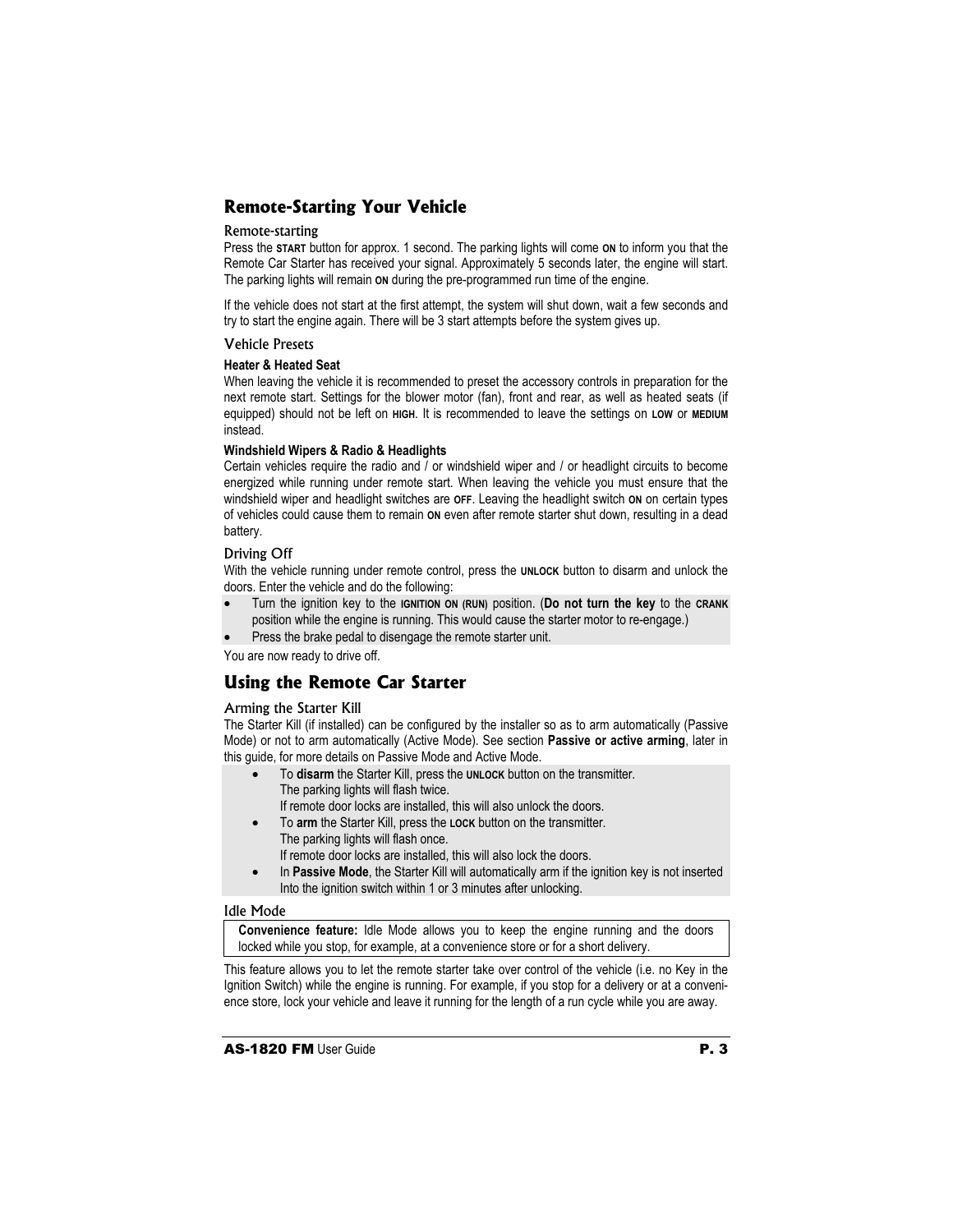# **To leave the vehicle in Idle Mode:**

- 1. With the engine running, press the **LOCK** or **UNLOCK** button (to unlock the doors) or the **START/STOP** button on the remote control until the parking lights come on.
- 2. Remove the key and exit the vehicle. The engine will go on running.
- 3. Lock the doors if needed.

The engine will go on running until the user re-enters the vehicle or until the expiration of the Engine Run Time.

**Caution!!!** Do not leave children or pets unattended in a vehicle standing in Idle Mode.

# Turbo Mode

If Turbo Mode is configured at installation, it will allow a turbocharger to idle down after the user leaves the vehicle: the unit will take over the vehicle and keep it running for 60 seconds (or until it is shut down by remote control), then it will shut down the engine.

# **Proceed as follows to set the system to Turbo Mode:**

- 1. With the engine already running, press the **LOCK** button on the transmitter until the parking lights come **ON**.
- 2. Remove the ignition key from the ignition switch. **The engine will go on running.**
- 3. Exit the vehicle and close the door.

 **Press the TRUNK button to lock the doors; the engine will shut down after 60 seconds of Turbo Mode.** 

# Valet Mode Using the Valet Switch

When your vehicle is in Valet Mode, the remote starter functionalities are disabled. If the vehicle needs to be serviced, or if you park it indoors, the Valet Mode will prevent the engine from being remote-started accidentally.

#### **To put the system i n t o Valet Mode:**

- 1. Turn the ignition key to the **IGNITION ON (RUN)** position.<br>2. Within 3 seconds, press the valet button (the L.E.D. w
- 2. Within 3 seconds, press the valet button (the L.E.D. will come **ON** solid).

#### **To take the system o u t o f Valet Mode:**

- 1. Turn the ignition key to the **IGNITION ON (RUN)** position.
- 2. Within 3 seconds, press and release the valet button (the L.E.D. will come **OUT**).

**Note**: Once Valet Mode is activated, the remote starter and alarm functions will be disabled.

# Ignition Valet

This feature will allow you to remotely put your system into Valet Mode by using the ignition key instead of the Valet button as above. Ignition Valet can be used without a Valet button installed.

# **To put the system i n t o Valet Mode:**

- Insert the ignition key into the ignition switch. Within 10 seconds, turn the key 5 times successively into the **IGNITION ON / RUN** and **OFF** positions.
- The parking lights will flash three times to indicate that the vehicle is now in Valet Mode. The L.E.D. will come **ON** solid.

# **To take the system o u t o f Valet Mode:**

- Insert the ignition key into the ignition switch. Within 10 seconds, turn the key 5 times successively into the **IGNITION ON / RUN** and **OFF** positions.
- The parking lights will flash twice to indicate that the vehicle is no more in Valet Mode. The L.E.D. will go out.

# Remote Valet Mode

This feature will allow you to remotely put your system into Valet Mode by using the transmitter instead of the Valet button as above.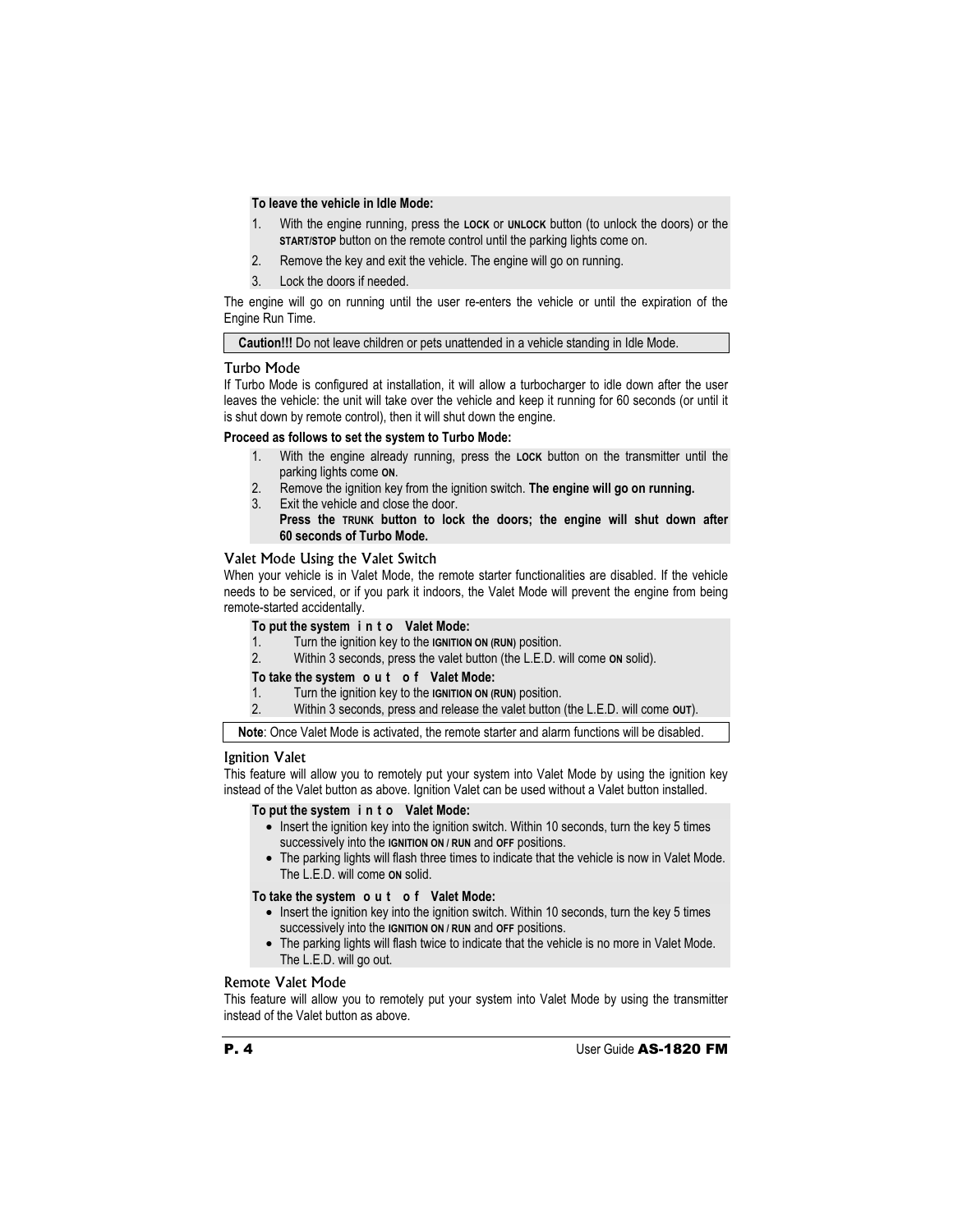# **Getting into Valet Mode**

- Hold the **UNLOCK** and **START/STOP** buttons simultaneously for 3 seconds.
- **The Parking Lights will flash 3 times.**  The LED will remain on solid.

**Getting out of Valet Mode** 

- Hold the **UNLOCK** and **START/STOP** buttons simultaneously for 3 seconds.
- **The Parking Lights will flash 2 times.**  The LED will turn off.

# Panic Mode

**Note:** Panic Mode can only be activated if the horn has been adequately configured by your installer.

In an emergency situation, you can activate Panic Mode using the **LOCK** or **UNLOCK** button. This will:

- shut down the engine,
- disarm the Starter Kill and
- unlock the doors (with the **UNLOCK** button)
- activate the horn for 30 seconds
- or lock the doors (with the **LOCK** button),

**Note:** See the description of the **Starter Kill** option later in this Guide.

# **To activate Panic Mode:**

- Press and hold the UNLOCK button for approximately 3 seconds until the sound signal starts and the parking lights flash: this will unlock the doors before the sound signal starts.
- **Or** press and hold the **LOCK** button for approximately 3 seconds until the sound signal starts and the parking lights flash: this will lock the doors before the sound signal starts.

Panic Mode will automatically shut down after 30 seconds

**Note:** To stop Panic Mode before the end of its delay, press the **LOCK** or **UNLOCK** button until the sound signal stops.

# Ouick Lockout<sup>™</sup>

(Also called **Secure Panic**.) For fast protection in emergency situations, the system will **LOCK** all doors when you **press the brake pedal while you hear the sound signal**. (**Quick Lockout** is only available when **Panic Mode** has been set off by the **UNLOCK** button.)

# Cold Weather Mode

When Cold Weather Mode is active, the engine starts every 2 hours and runs for 4 minutes (or for 9 or 20 minutes with diesel engines). Cold Weather Mode automatically ends after 24 hours.

#### **To enter Cold Weather Mode:**

• Press and hold the **START/STOP** button for 3 seconds until the parking lights flash three times.

**To exit Cold Weather Mode, do any one of the following actions:** 

- Open the hood.
- Start the engine by remote.
- Turn the ignition key to the **IGNITION ON (RUN)** position.
- Press and hold the **START/STOP** button for 3 seconds **(the parking lights will flash once)**.

When the vehicle exits Cold Weather Mode, the Parking Lights will flash once.

# **If Safe Start is enabled, you can activate Cold Weather Mode by**

- Pressing and releasing the **START/STOP** button, then
- Pressing and holding the **START/STOP** button again until the Parking Lights flash 3 times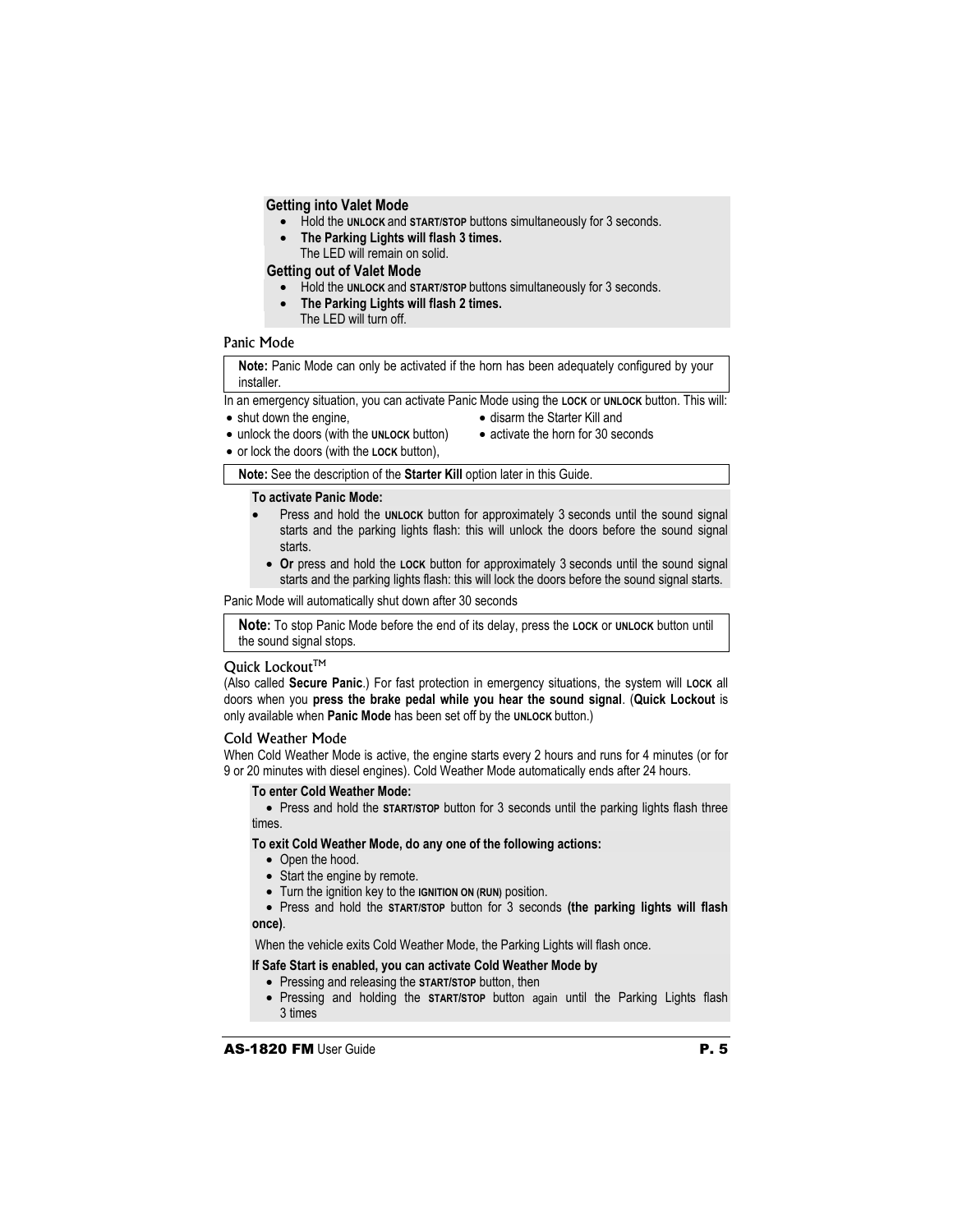# **To verify whether the system is in Cold Weather Mode:**

- Press and release the brake pedal:
- If the vehicle is in Cold Weather Mode, the parking lights will stay on while the pedal is pressed.

# **Advanced Features: Installation-programmable Options**

The Remote Car Starter was designed with flexibility and OEM integration in mind. With its programmable options, this unit can single-handedly control nearly any electrical system in your vehicle.

# **The installation-programmable options are as follows:**

- Remote Door Locks
- Priority Door Access
- Passive or Active Arming
- Starter Kill / Anti-grind feature
- Horn Chirp Timing
- Extended run time
- Safe Start
- Ignition-controlled Door Locks

# Remote Door Locks

- Ignition Re-lock
- Secure Lock
- Turbo Mode
- Remote Trunk Release
- Engine Run Time
- Multi-car Operation

If your Remote Car Starter was installed with the Remote Door Locks option, you will have the convenience of remote keyless entry. See section **Arming and Disarming the Remote Car Starter**, earlier in this Guide, for further instructions on remote door locking and unlocking.

# Priority Door Access

If the Remote Door Locks option is installed on your vehicle, this safety feature allows you unlock solely the driver's door with a single press of the **UNLOCK** button on the transmitter; upon a second press of the **UNLOCK** button, all the other doors will unlock.

# Active or Passive Arming

The Starter Kill can be configured either to Passive Mode (so as to arm automatically) or Active Mode (so as to require user intervention for arming). By default, your Remote Car Starter is configured to **Passive Mode**. In Passive Mode, the Starter Kill will automatically arm **60 seconds**  after the last door is closed. The Remote Car Starter will not arm if a door is left open, or if you reopen a door within the 60-second delay.

**Important note:** When the Starter Kill re-arms automatically, you can disarm it by simply pressing the **UNLOCK** button.

# The Starter Kill and the Anti-grind Feature

With this added security feature, the system will prevent your vehicle from starting with the ignition key when the Starter Kill is armed. If your Remote Car Starter was installed with the Starter Kill option, one will not be able to start your vehicle with the key unless the system has been unlocked and disarmed first, or put into Valet Mode.

**Note:** If the Starter Kill is installed, your vehicle will benefit from a protection against starter motor re-engaging that could occur after remote-starting the engine should the user, by force of habit, turn the ignition key to the **CRANK** position.

# Horn Chirp Timing

The duration of the chirps can be adjusted at installation (from 5 to 200 ms).

# Flashing LED

The user may decide to turn on or off LED flashing at any moment. To do so, simultaneously press the **TRUNK** and **LOCK** buttons on the transmitter for 2 seconds: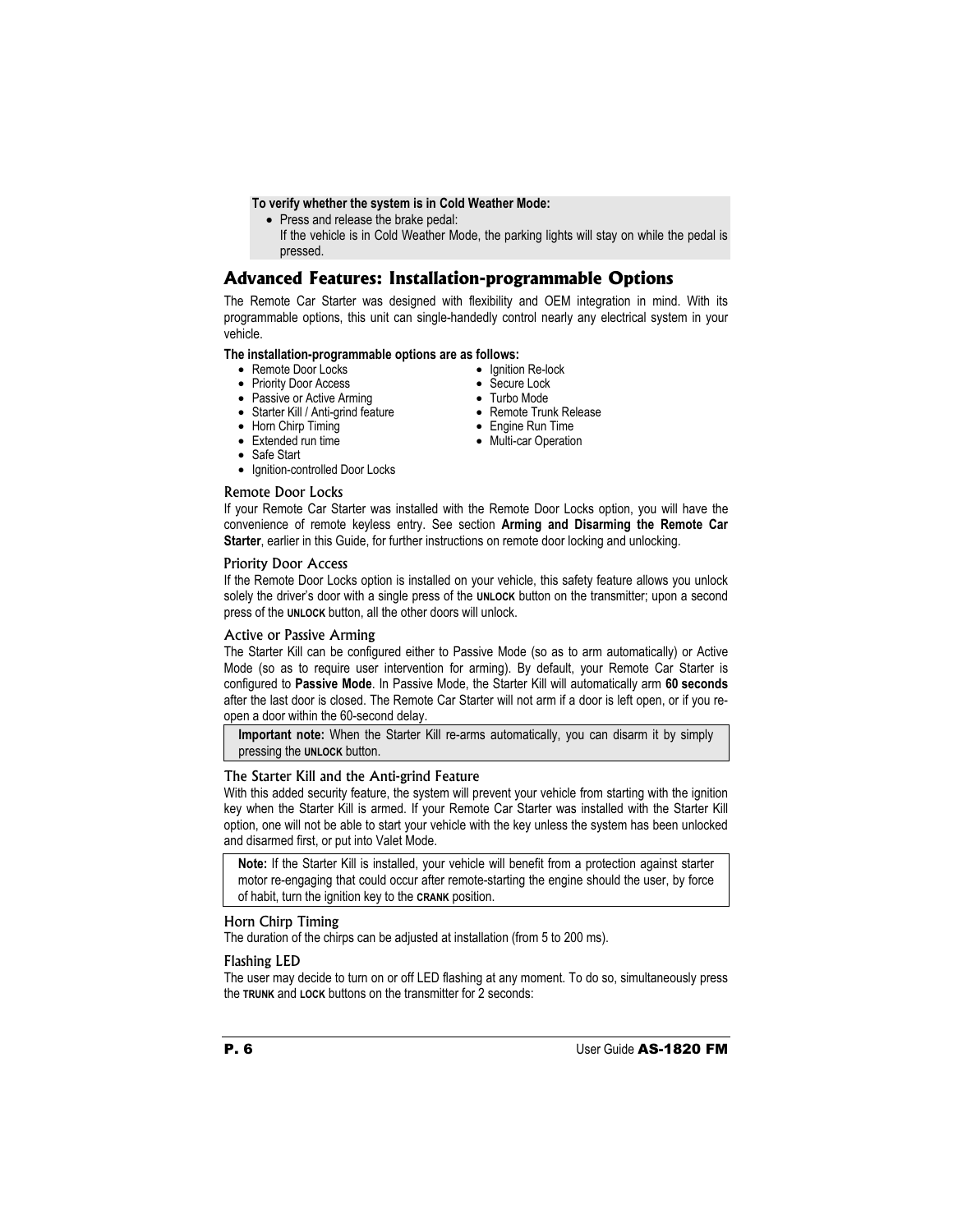- **Flashing LED ON:** the L.E.D. will flash at all times (either under active arming or under passive arming) to indicate that the Starter Kill is active.
	- **Active Arming:** the LED will flash normally.
	- **Passive Arming:** the LED will flash at a faster rate during the countdown preceding the activation of the Starter Kill. Once the Remote Car Starter is armed, the LED will flash at a slower rate.
	- **In Valet Mode:** the LED will remain lit without flashing.
- **Flashing LED OFF:** the LED will not flash even when the **Remote** Car Starter is armed (either under active or passive arming). Nevertheless, if the Remote Car Starter enters Valet Mode, the LED will still remain lit without flashing as long as the ignition is off.

#### Extended Run Time

While the vehicle is running after a remote start, **pressing and holding the** START/STOP **button for more than 3 seconds** will reset the Run Time counter to zero and restart the Run Time cycle from the beginning –The parking Lights will flash 3 times as a confirmation of having extended the run time. **The Extended run time procedure can only be carried out once per remote start.** If Mode 3, Function 4, Option 1 or 3 has been selected, the Horn will honk once to confirm having extended the run time.

To stop the vehicle, at any moment, simply press the **START/STOP** button. **Example:** if your Remote Car Starter is programmed for a Run Time of 4 minutes and your vehicle has been running for 3 minutes already, pressing the **START/STOP** button will reset the counter to zero and allow the engine to run for another cycle (in this case, 4 minutes).

#### Safe Start

If this feature is enabled, the user must press the **START/STOP** button 2 times within 3 seconds to remote-start the vehicle. This will eliminate accidental remote starts, e.g. when children are playing with the transmitter.

If **Swap Start Mode** is selected, to remote-start your vehicle press **LOCK** and **UNLOCK** simultaneously. The **AUX 2** output can be activated by pressing the **START/STOP** button.

# Ignition-controlled Door Locks

This is an added security feature. If your Remote Car Starter was installed with the Ignition-Controlled Door Locks option, the doors will automatically be locked as soon as the ignition key is turned to the **IGNITION ON (RUN)** position while the brakes are pressed. When the key is turned to the **OFF** position, the doors will automatically be unlocked.

#### Ignition Re-lock

On Remote Car Starters of this series, when Ignition-controlled Door Locks are enabled and the ignition key is in the **IGNITION ON (RUN)** position, should any door be unlocked and opened, all doors will be relocked next time the brake pedal is pressed.

# Secure Lock

Before it can remote-start your vehicle, the Remote Car Starter must first disarm the factory security system. The Secure Lock feature may be required on certain vehicle models with factory security systems that automatically unlock the doors when the security system is disarmed.

To keep your vehicle protected when the factory security system is disarmed for a remote start, Secure Lock will relock your doors as soon as the vehicle has started. Once the engine run cycle ends, Secure Lock will rearm your factory security system.

# Turbo Mode

When left in Turbo Mode, the Remote Car Starter will keep the engine running for 60 seconds before shutting it down. This is to allow a turbocharger to idle down after the user leaves the vehicle. See **Turbo Mode** section earlier in this Guide.